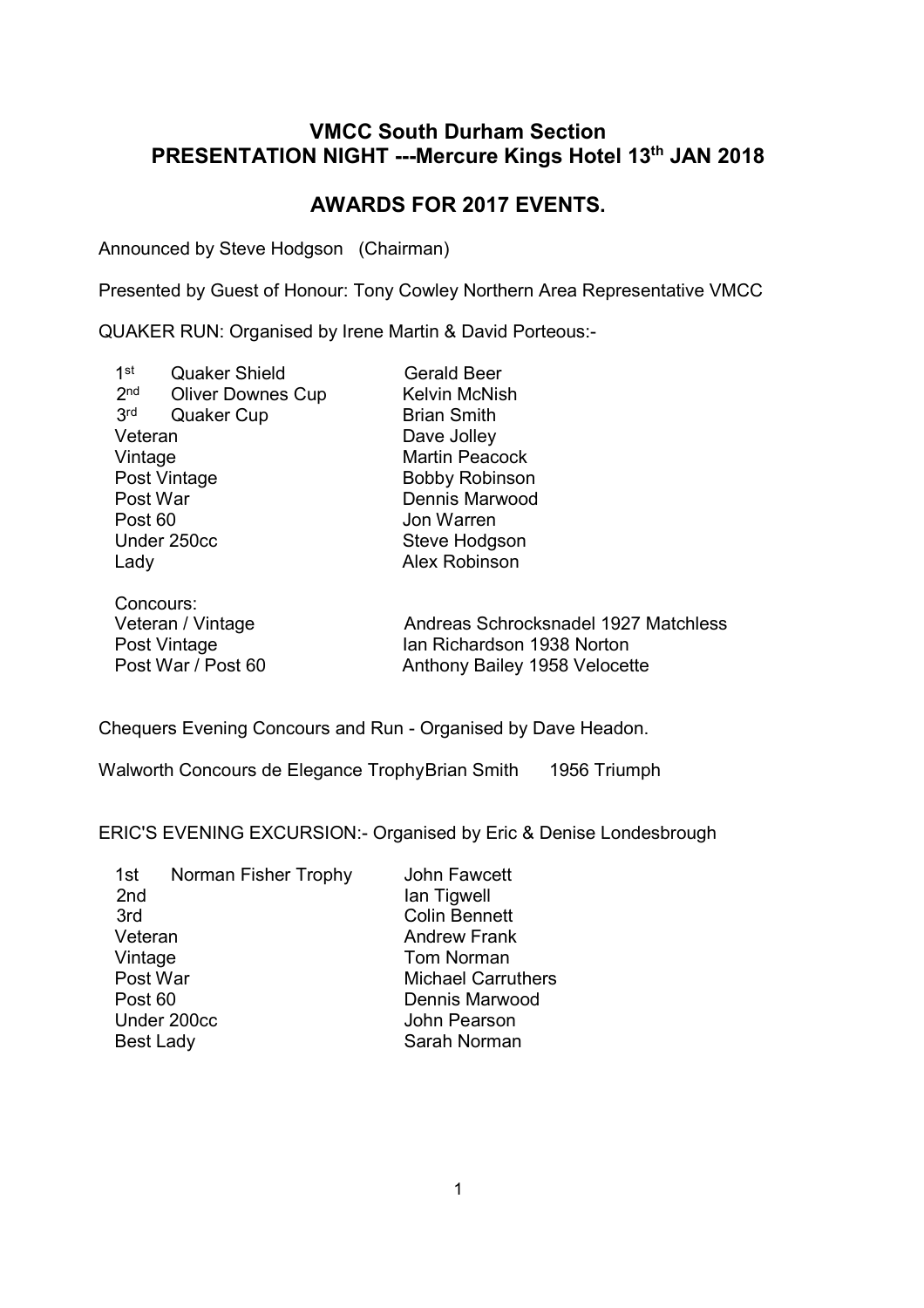SUNSET RUN: Organised by Howard & Liz Duddles:-

| 1st -    | – Shield         | Tom Norman             |
|----------|------------------|------------------------|
|          | 2nd Shield       | <b>Brian Smith</b>     |
|          | 3rd Small shield | <b>Mike Carruthers</b> |
| Post War |                  | John Fawcett           |
| Post 60  |                  | David Porteous         |

CHAIRMANS RUN :- Organised by Steve Hodgson

| 1st i           | Dens Shield | <b>Colin Cook</b> |
|-----------------|-------------|-------------------|
| 2 <sub>nd</sub> |             | Kelvin McNish     |
| 3rd             |             | David Porteous    |
| Post War        |             | Tom Reed          |
| Post 60         |             | K Wilson          |

BAYDALE RUN:- Organised by Bobby Robinson

Under 250 C Davison

| <b>Brian Smith</b>    |
|-----------------------|
| <b>David Porteous</b> |
| John Robinson         |
| Dennis Marwood        |
| <b>Terry Anderton</b> |
|                       |

ANNIVERSARY RUN: - Organised by Michael Carruthers & Linda Easby

|     | 1st Fisher Trophy   |  |
|-----|---------------------|--|
|     | 2nd Anniversary Cup |  |
| 3rd |                     |  |

David Porteous Dennis Marwood Les Dawson

| Post Vintage | <b>Brian Smith</b>    |
|--------------|-----------------------|
| Post War     | <b>Anthony Bailey</b> |
| Post 60      | <b>Terry Anderton</b> |

TRIALS CHAMPIONSHIP: - Organised by Roy Sturgeon.

| Champion<br>2 <sub>nd</sub><br>3rd | <b>Tocketts Mill Shield</b><br><b>Gem Trails Trophy</b> | John Pattinson<br>Paul Deakin<br><b>Graham Powell</b> |  |
|------------------------------------|---------------------------------------------------------|-------------------------------------------------------|--|
|                                    | The John Webb BSA Trophy for meritous                   | <b>Alan Smith (Rd</b>                                 |  |

performance (donated by Rob Edwards) : assisted in organisation).

**Alan Smith (**Rode in every event and